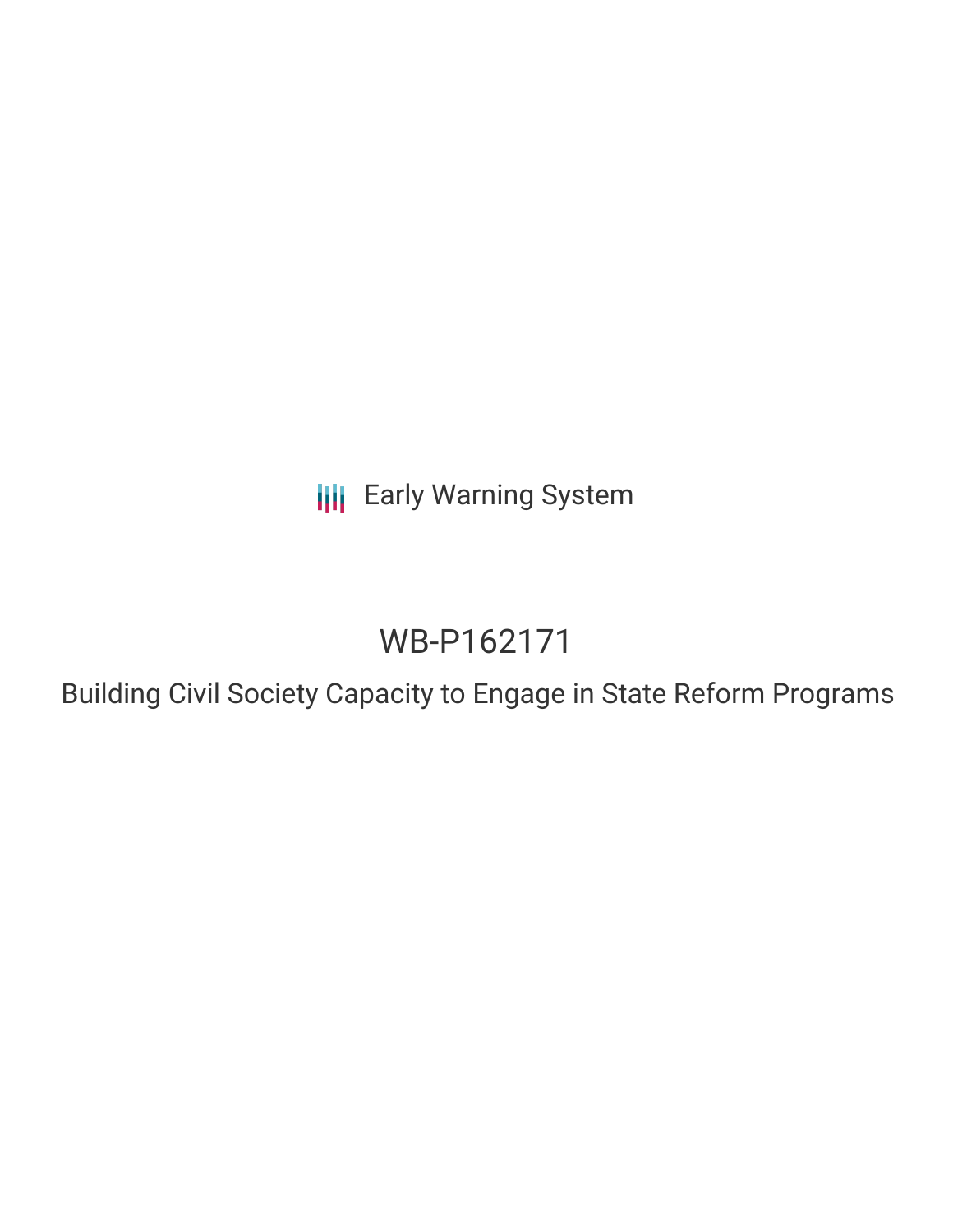

## Early Warning System Building Civil Society Capacity to Engage in State Reform Programs

#### **Quick Facts**

| <b>Countries</b>               | Guinea               |
|--------------------------------|----------------------|
| <b>Financial Institutions</b>  | World Bank (WB)      |
| <b>Status</b>                  | Proposed             |
| <b>Bank Risk Rating</b>        | C                    |
| <b>Borrower</b>                | Government of Guinea |
| <b>Sectors</b>                 | Finance              |
| <b>Investment Type(s)</b>      | Grant                |
| <b>Investment Amount (USD)</b> | \$0.80 million       |
| <b>Project Cost (USD)</b>      | \$0.80 million       |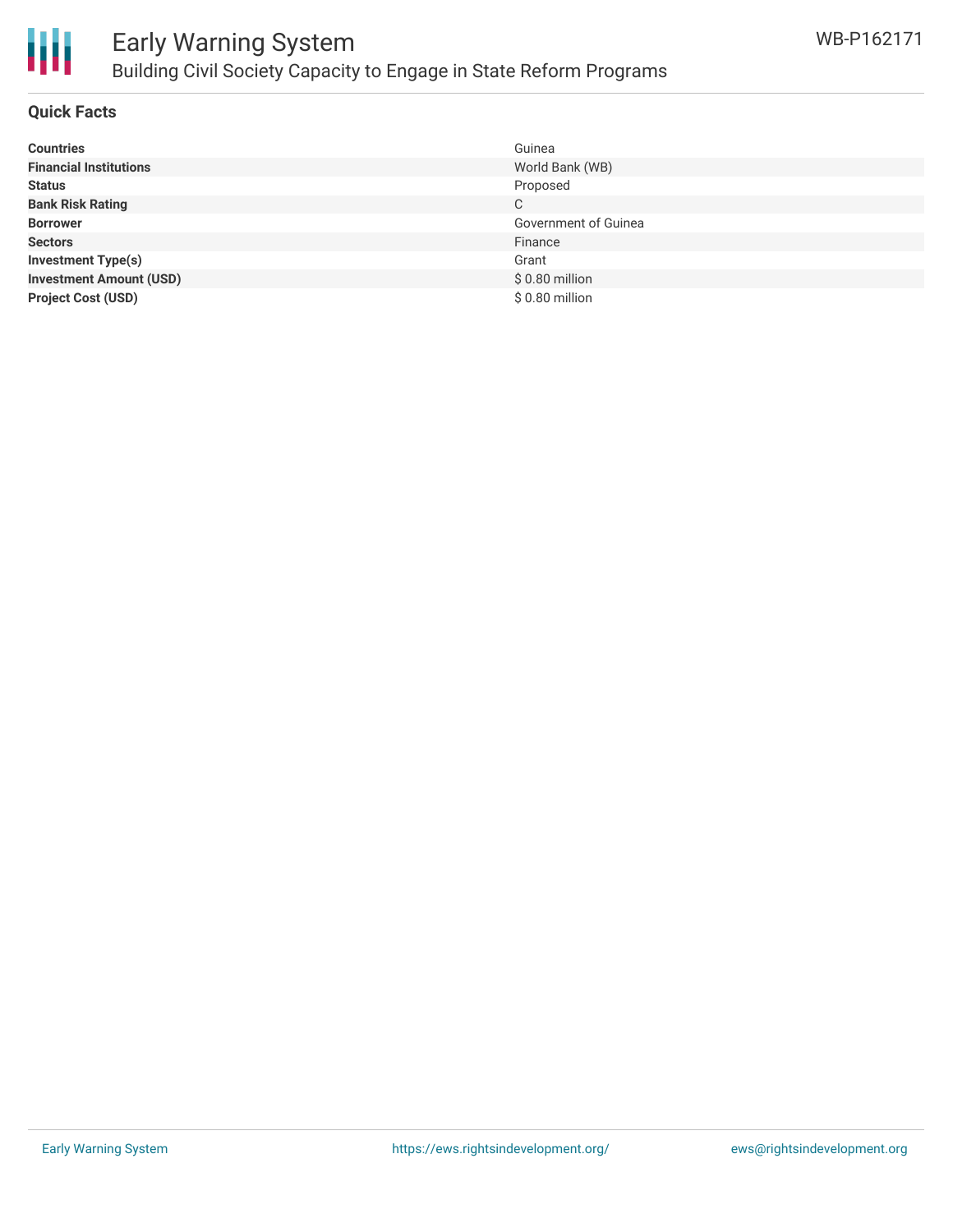

#### **Project Description**

The overall project objective is to enhance transparency in the use of post-Ebola recovery funds in targeted districts.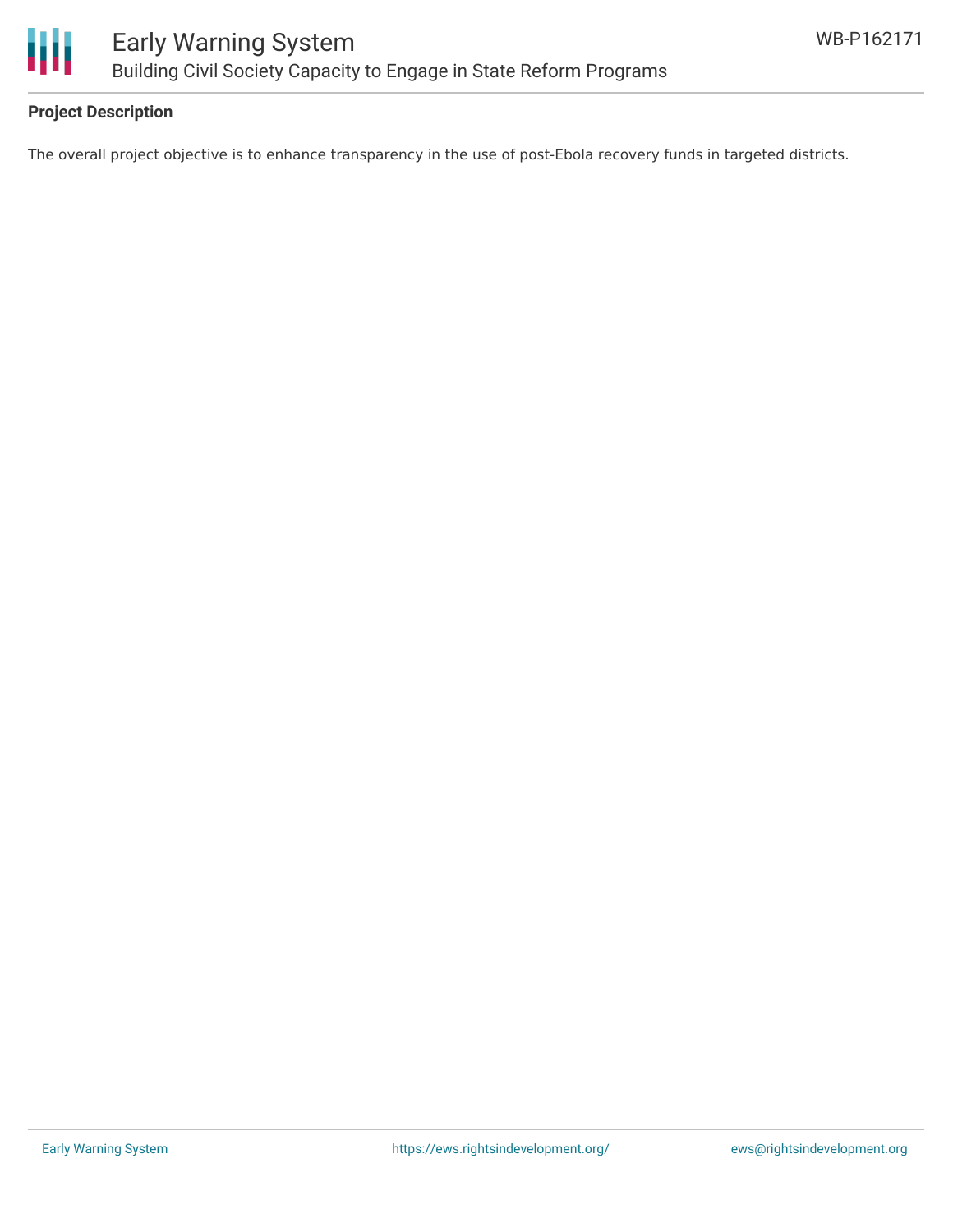

#### **Investment Description**

World Bank (WB)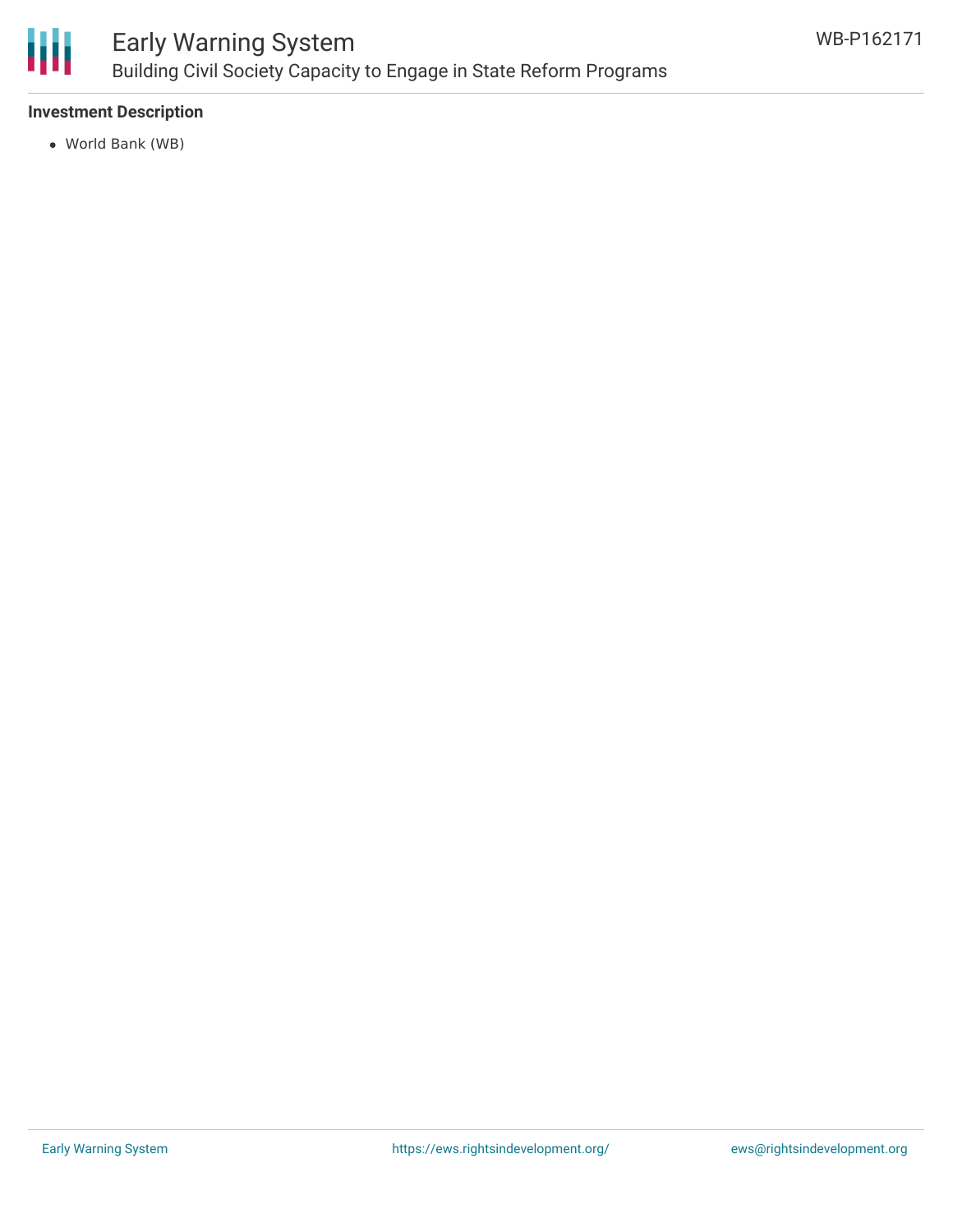

#### **Contact Information**

ACCOUNTABILITY MECHANISM OF WORLD BANK

The World Bank Inspection Panel is the independent complaint mechanism and fact-finding body for people who believe they are likely to be, or have been, adversely affected by a World Bank-financed project. If you submit a complaint to the Inspection Panel, they may investigate to assess whether the World Bank is following its own policies and procedures for preventing harm to people or the environment. You can contact the Inspection Panel or submit a complaint by emailing ipanel@worldbank.org. You can learn more about the Inspection Panel and how to file a complaint at: http://ewebapps.worldbank.org/apps/ip/Pages/Home.aspx.